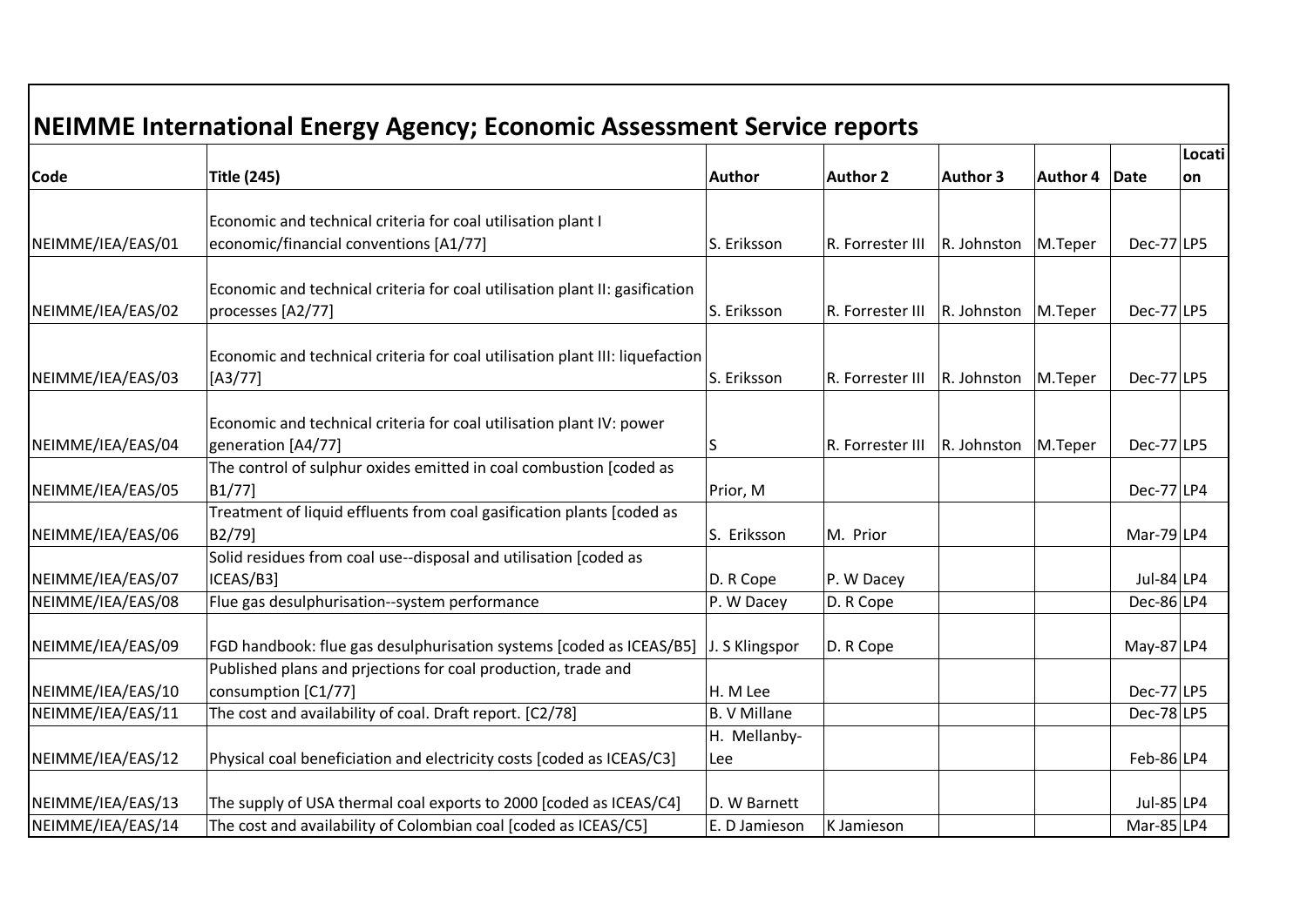| NEIMME /IEA/EAS/15 | The availability and cost of coal in South Africa [coded as ICEAS/C6]    | R. Long       |              |             | $Mar-86 LP4$   |
|--------------------|--------------------------------------------------------------------------|---------------|--------------|-------------|----------------|
| NEIMME/IEA/EAS/16  | The cost and availability of Canadian coal [coded as ICEAS/C7]           | E. D Jamieson |              |             | Nov-86 $ LP4$  |
| NEIMME/IEA/EAS/17  | The long run economics of the ocean transport of coal [D1/78]            | H. M Lee      |              |             | $Dec-78$ LP5   |
| NEIMME/IEA/EAS/18  | The future economics of coal transport [D2/79]                           | H. M Lee      |              |             | Jul-80 $ LP5 $ |
| NEIMME/IEA/EAS/19  | Marine transport costs and coal trade [ICEAS/D3]                         |               |              |             |                |
|                    |                                                                          |               |              |             |                |
| NEIMME/IEA/EAS/20  | The economics of coal-based electricity generation [coded as E1/79]      | D. F Hemming  | R. Johnson   | M. Teper    | Nov-79 LP4     |
| NEIMME/IEA/EAS/21  | The economics of gas from coal [coded as E2/80]                          | M. Teper      | D. F Hemming | W. C Ulrich | Jan-83 $ LP4$  |
|                    | The cost of liquid fuels from coal IV: products from direct liquefaction |               |              |             |                |
| NEIMME/IEA/EAS/22  | processes [coded as E3/82/4]                                             | D. F Hemming  | J. M Holmes  | M. Teper    | $Oct-83 LP4$   |
|                    | The cost of liquid fuels from coal III: methanol and methanol-derived    |               |              |             |                |
| NEIMME/IEA/EAS/23  | gasoline [coded as E3/81/3]                                              | D. F Hemming  | J. M Holmes  | M. Teper    | $Mar-83 LP4$   |
|                    | The cost of liquid fuels from coal II: Fischer-Tropsch liquids [coded as |               |              |             |                |
| NEIMME/IEA/EAS/24  | ICEAS/E3/2]                                                              | J. M Holmes   | D. F Hemming | M. Teper    | Nov-84 $LP4$   |
|                    | The cost of liquid fuels from coal I: executive summary [coded as        |               |              |             |                |
| NEIMME/IEA/EAS/25  | ICEAS/E3/1]                                                              | M. Teper      | D. F Hemming | J. M Holmes | Nov-84 $LP4$   |
|                    |                                                                          |               |              |             |                |
| NEIMME/IEA/EAS/26  | Methanol production from natural gas or coal [coded as E4/82]            | A. Stratton   | D. F Hemming | M. Teper    | $Dec-82 LP4$   |
|                    | Ethylene production from oil, gas and coal-derived feedstock [coded as   |               |              |             |                |
| NEIMME/IEA/EAS/27  | <b>E51</b>                                                               | A. Stratton   | D. F Hemming | M. Teper    | Nov-83 $LP5$   |
|                    | The economics of producing ammonia and hydrogen [coded as                |               |              |             |                |
| NEIMME/IEA/EAS/28  | ICEAS/E7]                                                                | A. Stratton   | M. Teper     |             | $Dec-84 LP5$   |
| NEIMME/IEA/EAS/29  | Economic potential of coal-water mixtures [coded as ICEAS/E8]            | J. R Siemon   |              |             | $Sep-85 LP5$   |
| NEIMME/IEA/EAS/30  | Conversion from oil to coal firing---will it pay? [ICEAS/E9]             | L. Verbeek    |              |             | $Sep-86 LP5$   |
| NEIMME/IEA/EAS/31  | Power generation from coal---what will itcost? [ICEAS/E10]               | L. Verbeek    | R. W Gregory |             | Sep-86 $LP5$   |
| NEIMME/IEA/EAS/32  | Inflation and the real cost of energy [coded as G1/80]                   | R. Long       |              |             | $Dec-80$ LP5   |
|                    | Market aspects of an expansion of the international steam coal trade     |               |              |             |                |
| NEIMME/IEA/EAS/33  | [G2/81]                                                                  | M. Gaskin     |              |             | Aug-81 $ LP5$  |
| NEIMME/IEA/AES/34  | Constraints on international trade in coal [G3/82]                       | R. Long       |              |             | $Dec-82$  LP5  |
| NEIMME/IEA/EAS/35  | Organisation and structure of the Pacific steam coal trade [G4]          | M. Gaskin     |              |             | $Oct-83 LP5$   |